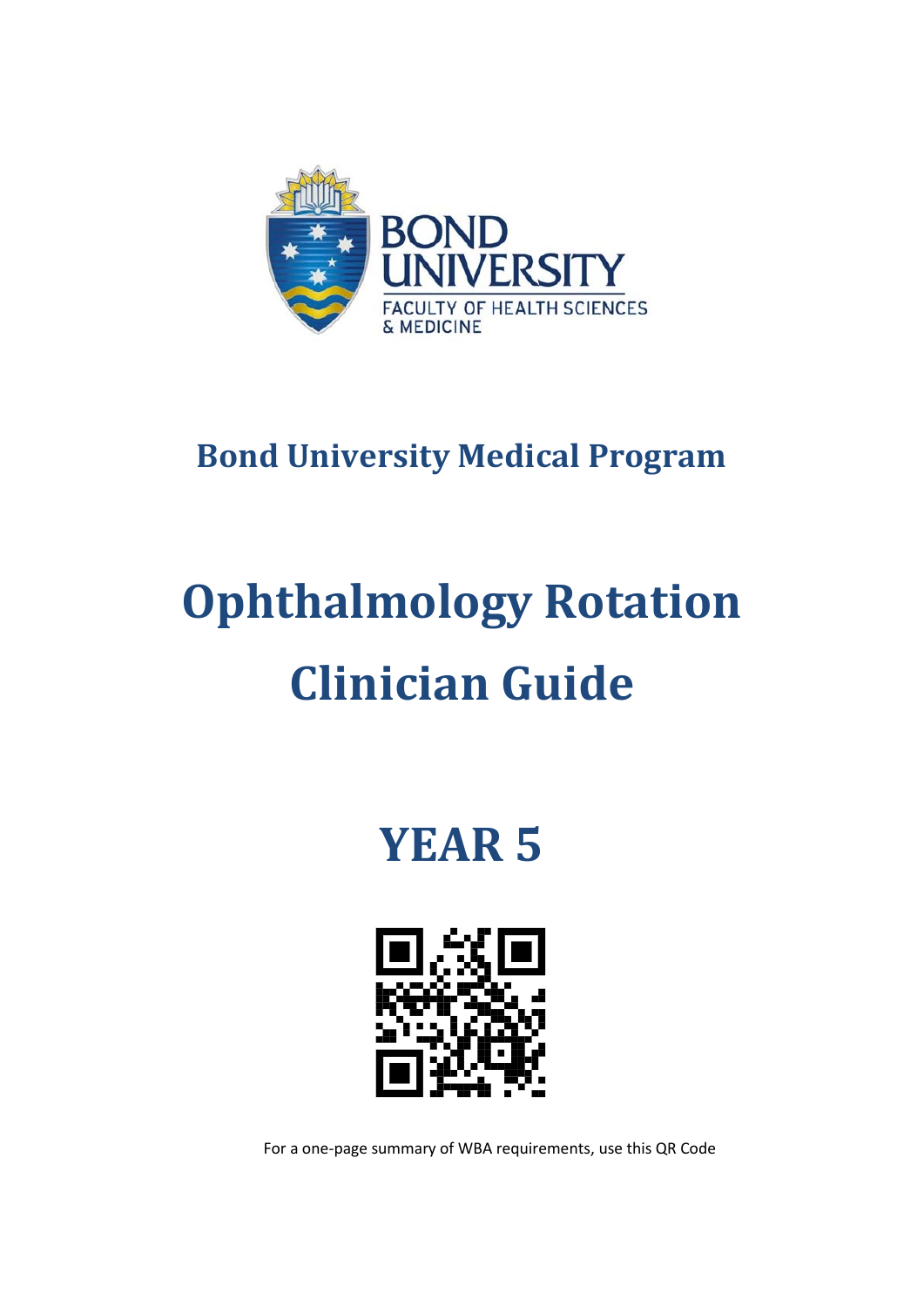# **Introduction**

Students in the final year of the Bond University Medical Program have 6 rotations to train in a broad array of medical, surgical, and other specialities.

These Rotations are made up from one of each of:

- Anaesthetics, Critical Care, and orthopaedics (2 weeks of each)
- Elective or Capstone
- Emergency Medicine,
- Flexible/End of year elective
- General Practice,
- Selective

The capstone, elective, flexible and selective rotations provide students' a choice of interest area, or speciality placement, to gain additional clinical experience on top of specified clinical curriculum placements.

The learning priorities for all clinical specialities are to gain insight and understanding of the most common presentations and conditions encountered. It is anticipated that all students will have opportunities to enhance their skills in history taking and clinical examination. Students should also be encouraged to translate the information from patient interactions into commonly used formats by interns, such as *ISBAR (Introduction, Situation, Background, Assessment, and Recommendation)* Additional specific procedural skills development is welcomed

## **Timetable and Contacts**

**Students are expected to be present 5 days a week during their rotation**. If students are unable to attend for any reason, they are required to advise the clinician, hospital co-ordinator (where available) and the Placements Team at Bond University.

Student involvement in the day-to-day care and management of patients provides the best opportunity for learning. Students will be able learn the most through interviewing and examining patients and being involved in clinical decision making at the bed side.

As well as clinical knowledge, students must display other professional skills such as working well within the multidisciplinary team, considering the psychological and social impact of the illness on the patient and the family, being honest, empathetic, and respectful with regard to the patient's choices and decisions.

It is also important for students to recognise their own limitations, competencies, and scope of practice associated with their stage of training.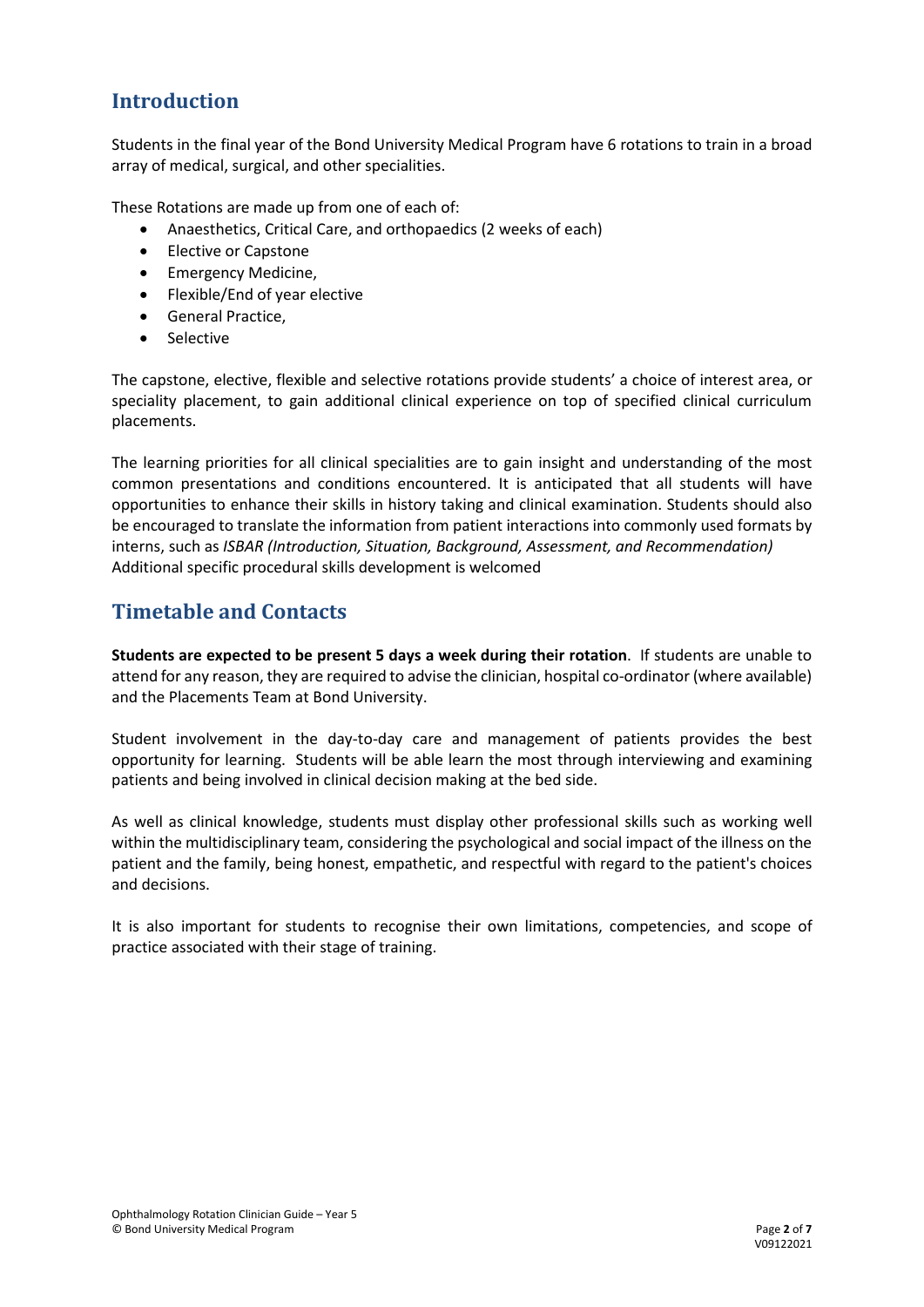# **MD Program Learning Outcomes**

#### **MEDI72-YR5 Extended Clinical Practice and Research, A, B & C and Doctor of Medicine (MD)**

- 1. Science and Scholarship: The medical graduate as scientist and scholar (SS)
- 2. Clinical Practice: The medical graduate as practitioner (CP)
- 3. Health and Society: The medical graduate as a health advocate (HS)
- 4. Professionalism and Leadership: The medical graduate as a professional and leader (PL)

The Australian Medical Council's Graduate Outcome Statements are organised into four domains. Within this subject, the framework mapped to the learning outcomes are: Science and Scholarship Domain (learning outcomes 1-3), Clinical Practice Domain (learning outcomes 4-11), Health and Society Domain (learning outcomes 12-15) and Professionalism and Leadership Domain (learning outcomes 16-21).

| Program<br><b>LOs 2022</b> | 2022          | Description<br>On successful completion of this program the learner will be able to:                                                                                                                                                                                             | <b>AMC Domain</b>                               |
|----------------------------|---------------|----------------------------------------------------------------------------------------------------------------------------------------------------------------------------------------------------------------------------------------------------------------------------------|-------------------------------------------------|
| 01                         | <b>Y5SS01</b> | Apply current medical and scientific knowledge to individual patients, populations and<br>health systems.                                                                                                                                                                        | 1.1, 1.2, 1.3,<br>1.4                           |
| 02                         | <b>Y5SS02</b> | Apply evidence-based and environmentally sustainable healthcare practices in patient care<br>and research methodology.                                                                                                                                                           | 1.5, 1.6, 2.7                                   |
| 03                         | <b>Y5SS03</b> | Apply project management and/or communication skills to complete an evidence based<br>and professionally focussed project including its dissemination.                                                                                                                           | 1.1, 1.5, 1.6,<br>3.3, 4.9                      |
| 04                         | <b>Y5CP01</b> | Demonstrate cognitive, technical and interpretive skills in undertaking an accurate,<br>detailed system-focussed history from a range of patients within a variety of clinical<br>settings.                                                                                      | 2.1, 2.2                                        |
| 05                         | <b>Y5CP02</b> | Perform an accurate and complete physical examination on any body system including a<br>mental state examination.                                                                                                                                                                | 2.3                                             |
| 06                         | <b>Y5CP03</b> | Use knowledge of common conditions, the patient history and physical examination<br>findings, and clinical data, to undertake clinical reasoning and formulate probable and<br>differential diagnoses.                                                                           | 2.2, 2.3, 2.4,<br>2.7, 2.8, 2.10                |
| 07                         | <b>Y5CP04</b> | Recognise and assess deteriorating and critically unwell patients who require immediate<br>care and perform common emergency and life support procedures.                                                                                                                        | 2.12                                            |
| 08                         | <b>Y5CP05</b> | Safely perform a range of common procedures.                                                                                                                                                                                                                                     | 2.6, 2.11, 2.14                                 |
| 09                         | <b>Y5CP06</b> | Safely prescribe by applying the principles of "quality use of medicines" in an<br>environmentally sustainable way.                                                                                                                                                              | , 2.7                                           |
| 10                         | <b>Y5CP07</b> | Select and justify common investigations, with regard to the pathological basis of disease,<br>utility, safety, cost-effectiveness, and sustainability, and interpret their results.                                                                                             | 2.5, 3.7                                        |
| 11                         | <b>Y5CP08</b> | Formulate an initial management plan in consultation with patients, family and carers<br>across a variety of clinical settings with consideration of psychosocial, environmental and<br>cultural aspects that may influence management.                                          | 2.1, 2.7, 2.9,<br>2.13, 2.14,<br>2.15, 3.2, 3.4 |
| 12                         | <b>Y5HS01</b> | Apply evidence from behavioural science and population health research, integrate<br>prevention, early detection, health maintenance and chronic disease management into<br>clinical practice.                                                                                   | 1.6, 2.10, 3.5                                  |
| 13                         | <b>Y5HS02</b> | Recognise and critically reflect on the diversity of populations regarding health issues<br>applicable to the relevant unique historical, social and cultural contexts in the clinical and<br>community settings including First Nations peoples.                                | 3.1, 3.2, 3.4,<br>3.5, 3.8, 3.9                 |
| 14                         | <b>Y5HS03</b> | Recognise and understand the complex interactions between the healthcare systems and<br>environment, as well as the doctor and patient, whilst reflecting on power and privilege, to<br>understand the role of these to ensure a culturally responsive and safe working context. | 2.1, 2.8, 3.4,<br>3.6, 3.7, 4.5                 |
| 15                         | <b>Y5HS04</b> | Communicate successfully in all roles including health advocacy, education, assessment,<br>appraisal and with the First Nations peoples.                                                                                                                                         | 2.1, 3.3, 3.4,<br>3.8, 4.9                      |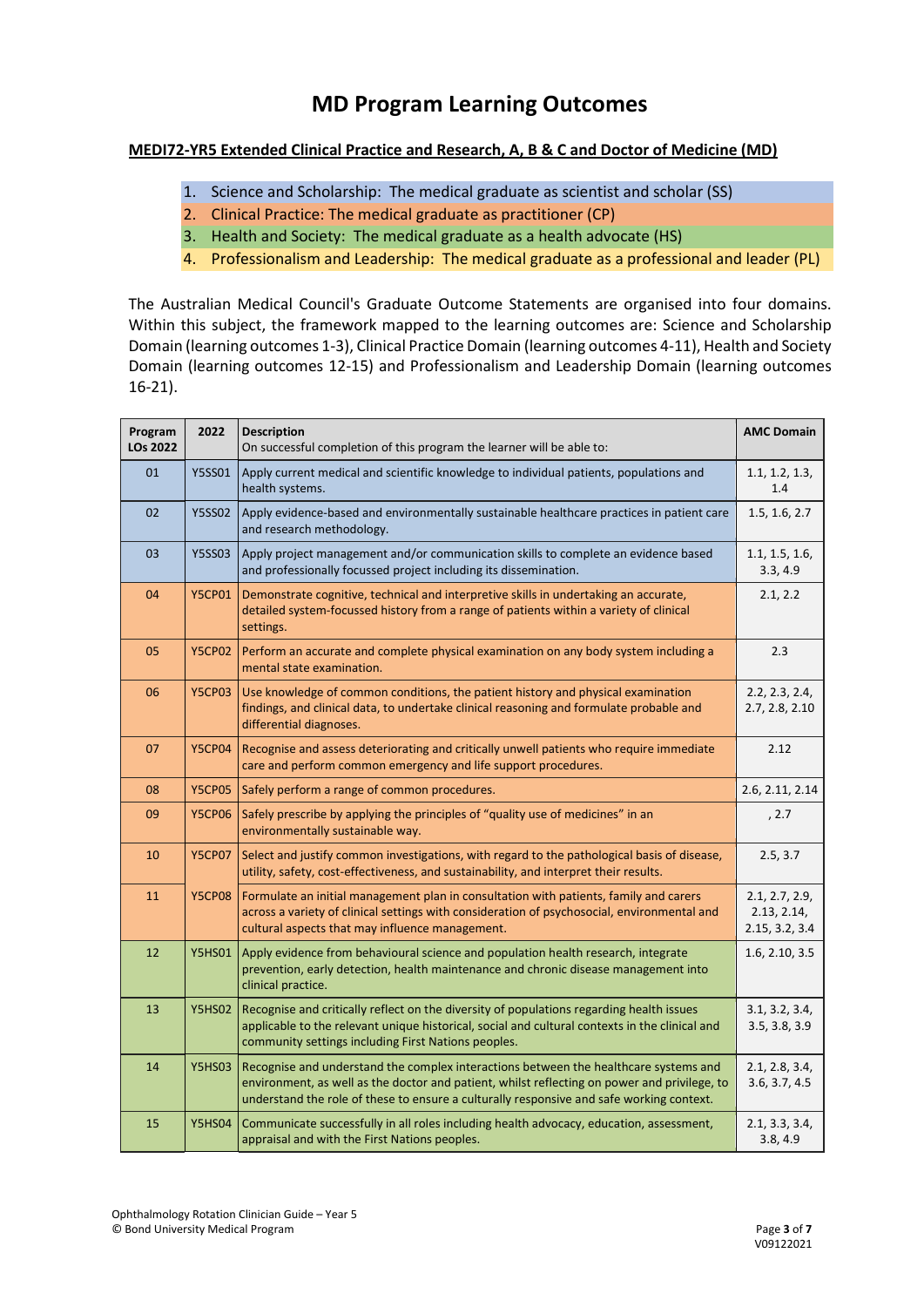| 16 | Y5PL01 | Contribute to teams providing care to patients according to "Good Medical Practice: A<br>Code of Conduct for Doctors in Australia" and "Good Medical Practice: A Guide for Doctors<br>in New Zealand"                                                                                                                            | 4.1, 4.2, 4.3,<br>4.4, 4.5, 4.6,<br>4.7, 4.8, 4.9,<br>4.10 |
|----|--------|----------------------------------------------------------------------------------------------------------------------------------------------------------------------------------------------------------------------------------------------------------------------------------------------------------------------------------|------------------------------------------------------------|
| 17 | Y5PL02 | Explain and apply the principles and concepts of medical ethics including physician virtue<br>and the 'four principles' of autonomy, beneficence, non-maleficence and justice in the<br>context of team-based patient care.                                                                                                      | 3.6, 4.1, 4.2,<br>4.3, 4.4, 4.6,<br>4.10                   |
| 18 | Y5PL03 | Apply the legal responsibilities of a medical practitioner across a range of professional and<br>personal contexts in the practice of team-based patient-care.                                                                                                                                                                   | 2.15, 4.1, 4.2,<br>4.3, 4.10                               |
| 19 | Y5PL04 | Evaluate the performance of self and others as self-regulated and effective members of a<br>diverse healthcare team in the management of a case load, respecting the roles of all<br>healthcare professionals within the clinical setting and community settings, demonstrating<br>professional foundation and essential skills. | 3.1, 4.1, 4.2,<br>4.6, 4.7, 4.8,<br>4.9                    |
| 20 | Y5PL05 | Demonstrate, and role model for junior medical students, skills to support the planned and<br>active development of a career.                                                                                                                                                                                                    | 4.1, 4.2, 4.3,<br>4.8, 4.9                                 |
| 21 | Y5PL06 | Demonstrate, and role model for junior medical students, the active management of<br>selfcare in a clinical environment as part of a clinical team managing patients.                                                                                                                                                            | 4.1, 4.2, 4.5,<br>4.6, 4.7, 4.9                            |

# **Ophthalmology Rotation**

The basis of the Ophthalmology Rotation is for students to see patients whose clinical problems relate to the broad array of ophthalmology presentations and to experience firsthand the daily routine and practice of medicine by an ophthalmologist and the associated hospital team. Students are expected to learn about the assessment and management of ophthalmic patients in the clinical setting.

The knowledge explosion and rapid advances in medicine generally, and ophthalmology in particular, mean that is impossible to cover everything in one single rotation. However, knowledge of the common presentations and conditions will provide a firm foundation for students continuing professional development.

#### **Goals**

The goals for the Ophthalmology Rotation are for students to:

- Acquire further learning experience, clinical knowledge and understanding of common Ophthalmological conditions
- Hone their history taking and examination skills and improve specific examinations proceduressuch asfundoscopy and SLIT lamp examination. (This includes the appropriate use of anticholinergic, dye, and local anaesthetic eye drops.)
- Use clinical reasoning skills to formulate clear diagnoses and differential diagnoses
- Learn about and to become comfortable discussing clinical management of patients with eye disease
- To provide students with a real-life clinical working environment and opportunity to work with a clinical team.

# **Learning Outcomes**

Students must be able to

- Demonstrate the ability to take a complex medical history as well as a focused system history in Ophthalmology.
- Correctly perform a physical examination with focus on the ophthalmological and related systems examination including procedures such as fundoscopy and SLIT lamp examination (This includes the appropriate use of anticholinergic, dye, and local anaesthetic eye drops.)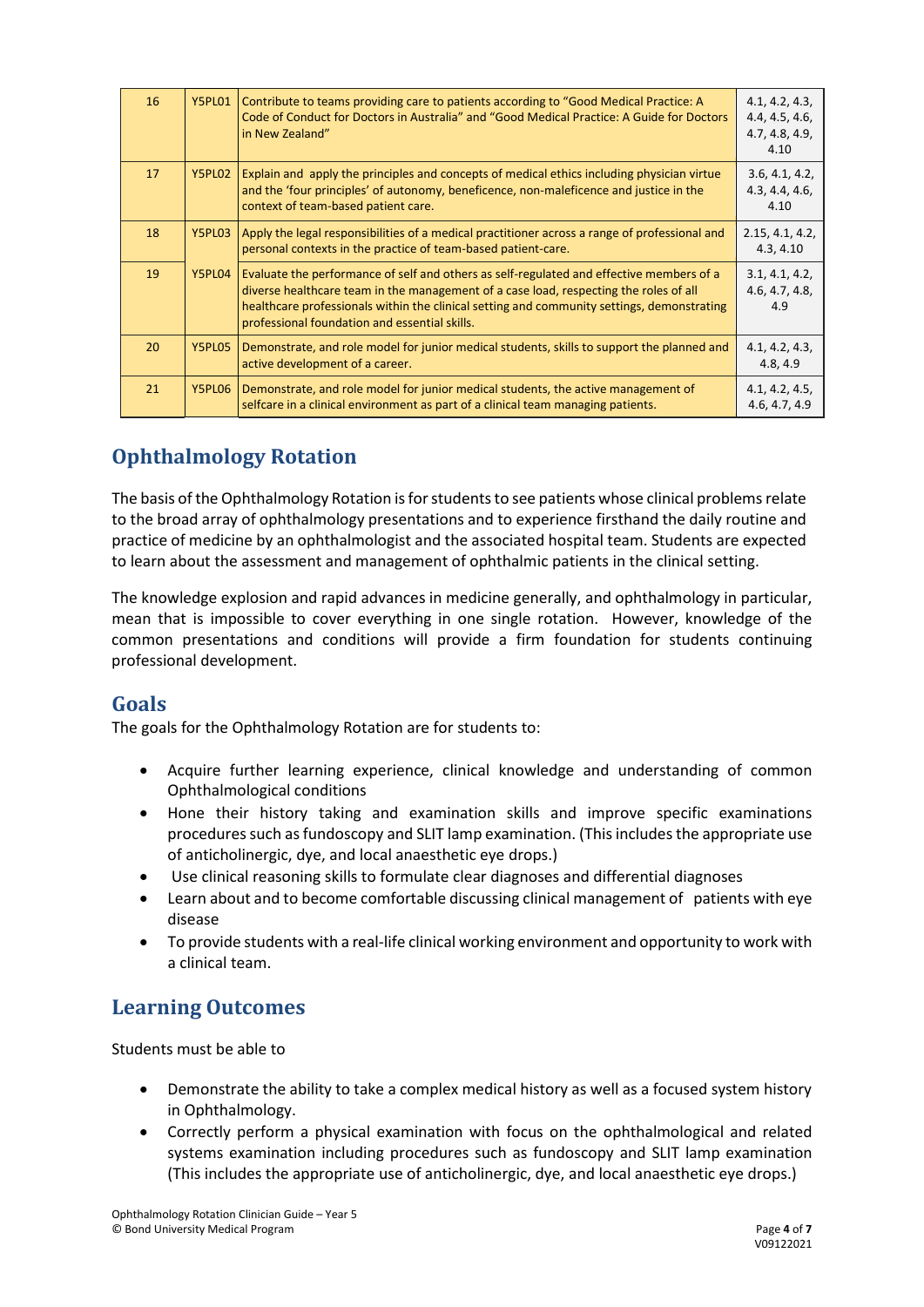- Demonstrate correct appraisal and assessment of medical symptoms and signs
- Apply clinical reasoning skills to formulate clear differential diagnoses and a management plan
- Recognise serious Ophthalmological conditions requiring urgent management/intervention
- Demonstrate understanding and application of pharmacological, medical and surgical management of Ophthalmological patients
- Undertake, justify and interpret common Ophthalmic investigations

### **Clinical Supervision and Assessment**

Formal educational sessions should be conducted every week throughout the clinical rotation to reinforce and enhance student learning. These sessions may vary throughout the placement.

Students have multiple workplace-based assessments (WBA) to successfully complete as a requirement for progression in the Medical Program. Assessments are completed in Osler ePortfolio, a cloud-based mobile assessment technology.

**1. In-Training Assessment (ITA)** is a workplace-based assessment tool utilised in clinical rotations. In the ITA, the clinical supervisor provides comments about student overall performance on that rotation. The ITA is a summary evaluation of whether students have met the requirements of that rotation for:

- Clinical knowledge
- Clinical History taking and physical examination skills
- Communication and
- Personal and professional behaviour

**ITA:** The ITA can only be completed by the supervising Consultant or their delegate after seeking opinion from the team about the student performance. **The ITA is due in Week 7.**

**2. Mini-CEX:** During the clinical placement, students will be supervised by a number of clinicians such as those in specialist training pathways in the medical team. Students are encouraged to participate in active learning by interacting with patients, conducting a relevant clinical activity. Students are required to evidence this as Mini-CEXs which can be assessed by these team members. Students are required to complete and evidence four (**4) Mini-CEX** during this placement: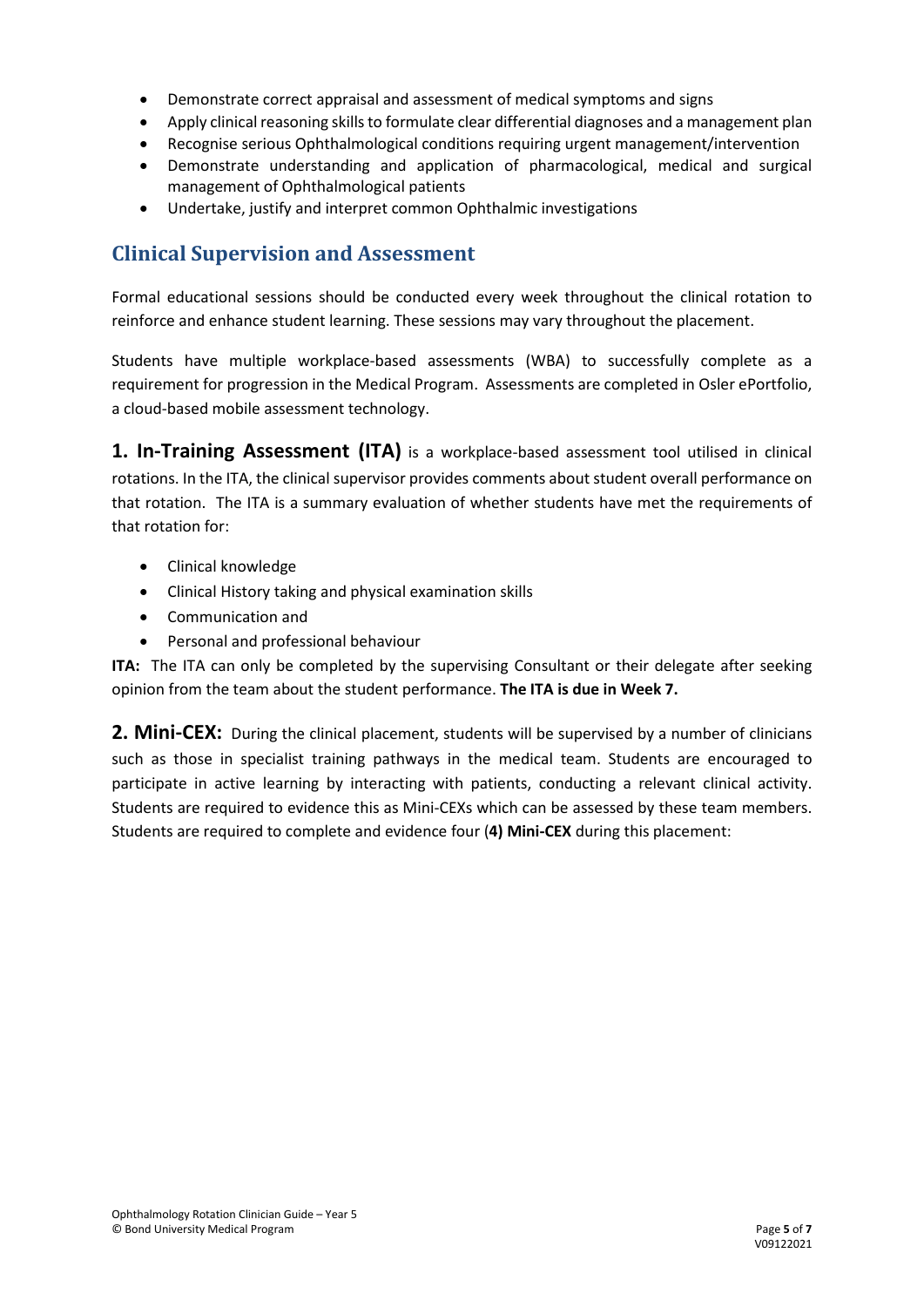The Mini-CEX can be evaluated by a wide range of other health practitioners such as doctors, nurses, allied health, and hospital technicians

The Mini-CEX has been re-designed in conjunction with Griffith University to reduce the workload of completion for supervisors – whilst enhancing personalised feedback on performance to students.

Feedback should align to that given to students at the time of the interaction.

The Global result is a trust rating scale to align our evaluation of students with future clinician decisions around Entrustable Professional Activities.

|                     | Assessment Criteria                                                                                                                                                     |
|---------------------|-------------------------------------------------------------------------------------------------------------------------------------------------------------------------|
| Location*           |                                                                                                                                                                         |
| Select Location     |                                                                                                                                                                         |
|                     | Feedback to assist student's learning:                                                                                                                                  |
|                     | Please describe the Student's Performance: what was effective and ineffective, your overall impression and any specific feedback.                                       |
| Areas of strength:* |                                                                                                                                                                         |
|                     |                                                                                                                                                                         |
|                     |                                                                                                                                                                         |
|                     |                                                                                                                                                                         |
|                     | Areas of development:*                                                                                                                                                  |
|                     |                                                                                                                                                                         |
|                     |                                                                                                                                                                         |
|                     |                                                                                                                                                                         |
|                     | Global Overall result:*                                                                                                                                                 |
|                     |                                                                                                                                                                         |
|                     | O 1. Requires my assistance to complete this task safely in addition to close direct supervision                                                                        |
| task)               | O 2. Requires direct supervision (I need to be present with the student to observe the interaction and review the                                                       |
|                     | O 3. Requires proximal supervision (I need to be in an adjacent room or on the same ward as the student and be<br>able to provide immediate or detailed review of task) |

#### **3. Procedural Skills:**

Bond Medical Students are required to complete the following procedural skills on patients by the completion of their Phase 2 placements in order to graduate. Nine skills are to be completed on patients under guided supervision whilst 5 procedures are theory-only modules to support skills development.

| #              | <b>Required Procedural Skill Activities</b>                  |
|----------------|--------------------------------------------------------------|
| $\mathbf{1}$   | In-dwelling Catheter                                         |
| $\overline{2}$ | <b>IV Cannulation</b>                                        |
| 3              | Suturing                                                     |
| 4              | IM injection                                                 |
| 5              | SC injection                                                 |
| 6              | <b>ECG</b>                                                   |
| 7              | Venepuncture (venous blood sample)                           |
| 8              | <b>Blood Culture Sampling</b>                                |
| 9              | Sterile wash hand, gown, and glove                           |
| 10             | Examination of ICU patient - Theory Module<br>only           |
| 11             | <b>Blood Gas Analysis</b><br>- Theory Module<br>only         |
| 12             | <b>Chest X-ray Interpretation</b><br>- Theory Module<br>only |
| 13             | <b>Pulse Oximetry</b><br>- Theory Module<br>only             |
| 14             | <b>PPE</b><br>- Theory Module<br>only                        |